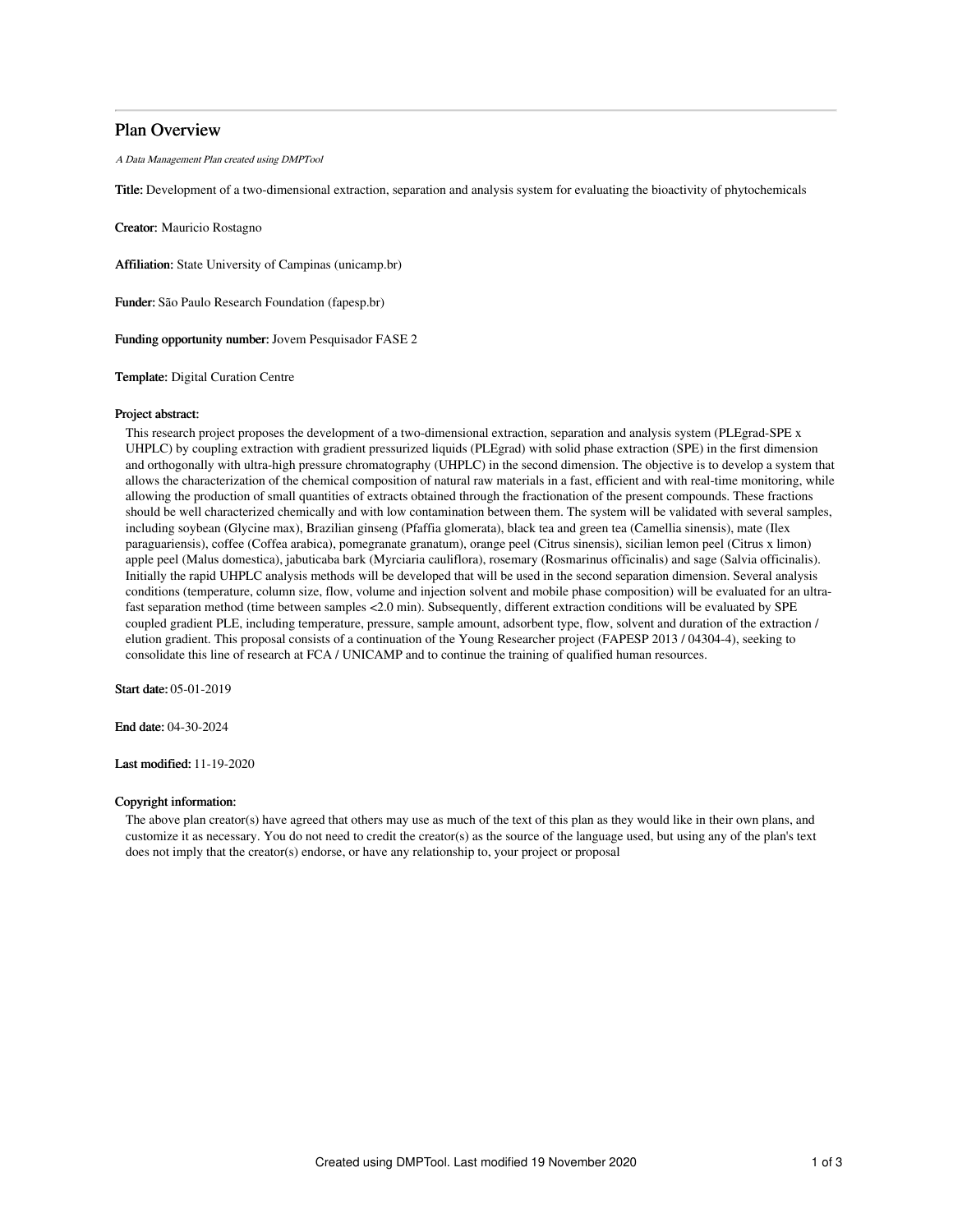# Development of a two-dimensional extraction, separation and analysis system for evaluating the bioactivity of phytochemicals

# Data Collection

# What data will you collect or create?

Due to the characteristics of the system being developed, the data used are obtained mainly by the chromatographic analysis of the samples. The raw chromatographic data are only accessible using the same software used to acquire the data. The following software will be used in the project: ChromNAV (v. 2.0, Jasco Corp, Japan) and Empower (v.3, Waters Technologies, EUA). There may be third party software to read the raw data, which will not be supplied. 3D data will be collected and stored along single wavelength chromatogram (specific wavelength will depend of the sample a nd target compounds). Data will be stored as a back-up project, which can be restored with the original software. Compatibility of the files will depend of the software supplier. Single wavelength chromatograms will also be stored in PDF format to allow easy access to the main data used.

### How will the data be collected or created?

The collected data will be related to specific publications in peer reviewed journals, where the discussion of the data is presented. Files will be stored in specific project folders for each publication. Raw data files will be named using the conditions used to produce the sample analyzed (temperature, pressure, adsorbent, flow-rate, solvent, etc.). Additional information will be added to the dedicated fields, when available, to allow easy interpretation of the data. Data stored will include calibration points and replicates of each sample and conditions tested. The raw data will be available as a back-up file of the project using the acquisition software (ChromNAV or Empower). The back-up file will be named after the sample, followed by the corresponding publication details (journal, volume, year and page). The back-up file allow the data to be restored used a compatible software. Complete information about the conditions, and methods used to produce the data contained in the back-up files will also be given in a PDF file, where codes used to identify samples as described in detail. This information will also be available in the corresponding publication.

# Documentation and Metadata

### What documentation and metadata will accompany the data?

3D data will be collected and stored along single wavelength chromatogram (specific wavelength will depend of the sample and target compounds). Data stored will include calibration points and replicates of each sample and conditions tested. The analysis method is also stored with all the operational conditions. Single wavelength chromatograms will also be stored in PDF format. Complete information about the conditions, and methods used to produce the data contained in the back-up files will also be given in a PDF file, where codes used to identify samples as described in detail.

### Ethics and Legal Compliance

#### How will you manage any ethical issues?

Human and animal subjects or material will NOT be used in the project and therefore ethical issues don't apply to the data collected and stored.

#### How will you manage copyright and Intellectual Property Rights (IP/IPR) issues?

Copyright and Intellectual Property Rights (IP/IPR) issues will be managed by the project manager and by the UNICAMP's innovation office (INOVA).

### Storage and Backup

#### How will the data be stored and backed up during the research?

Data will be initially stored on the acquisition system and immediately processed. The whole related project will be copied to a local back-up server to prevent data loss. This process will be done weekly. The associate researchers will be responsible for data storage and back-up. After the publication of the results in peer reviewed scientific journals a complete set of data will be organized to reflect the information available in the publication. These files are stored locally and rely on manual back-up procedures due to the large file sizes and to the difficulty in connecting analysis systems to the internet due to compatibility issues with antivirus software.

#### How will you manage access and security?

Access to raw data will be granted upon request by e-mail to the project manager at rostagno@unicamp.br, which will provide a link to download the raw files. Related publications associated with the raw data can be downloaded from the UNICAMP's data repository (http://repositorio.unicamp.br/), upon request by e-mail to the corresponding author or in on-line platforms, such as researchgate.

# Selection and Preservation

### Which data are of long-term value and should be retained, shared, and/or preserved?

The data that will be stored will consist of the back-up project file from the chromatographic system with the raw chromatograms (3D and single wavelength). Single wavelength chromatograms will be included in a single PDF file. The methods used for the analysis, identification, and codes used for the analysis of the samples will also be provided in a separate PDF file. These files will be stored locally for at least 7 years after the publication of the related article.

# What is the long-term preservation plan for the dataset?

Initially, the raw data will be stored locally on a separate server dedicated to the task. The host institution already has a server available to this end. As the institutional data repository (http://repositorio.unicamp.br/) expand, it is expected that the whole data set to be transferred to the institution for sharing and preservation. No additional charges